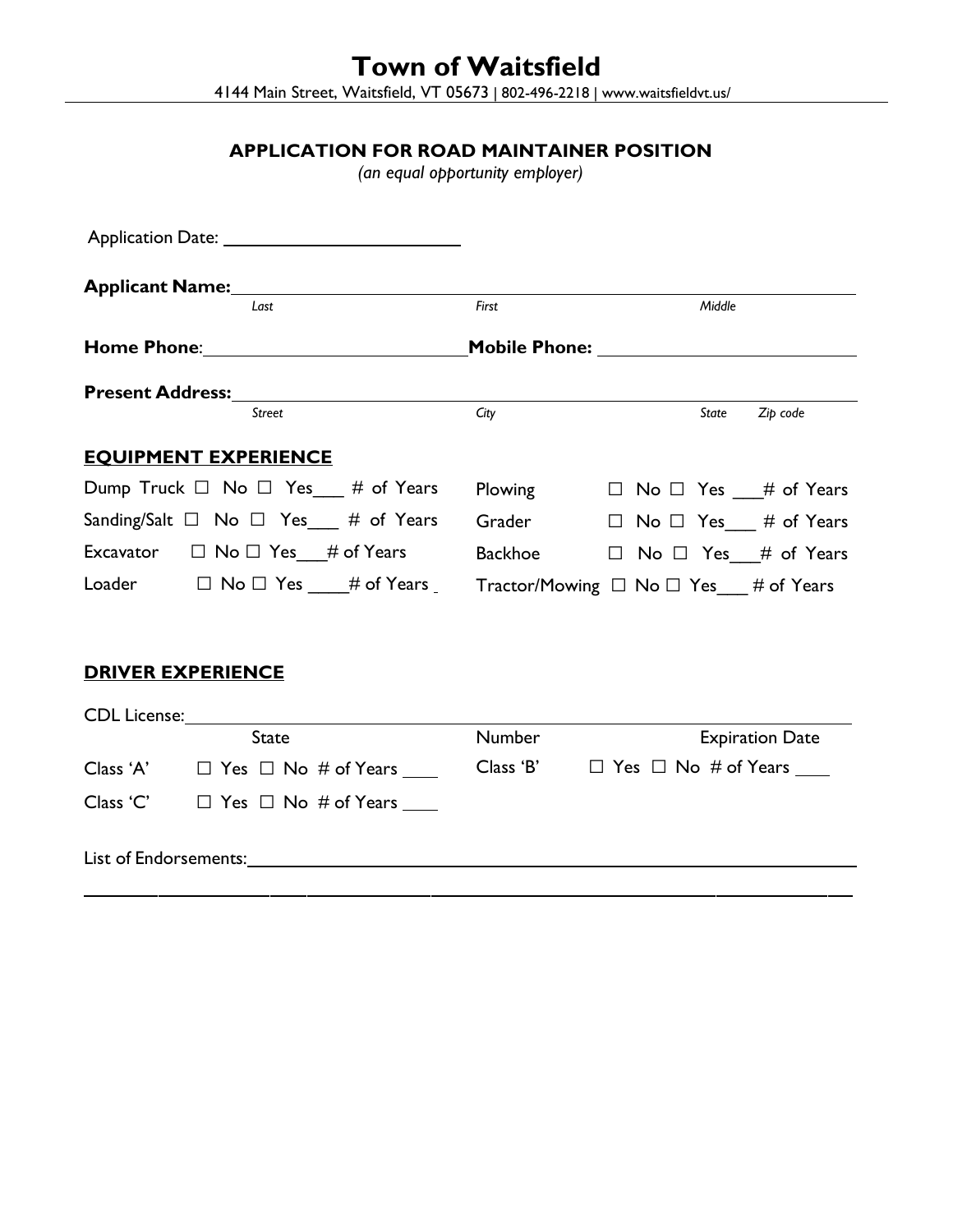### **ACCIDENT HISTORY**

| Date of Accident   Nature of Accident | Injuries or Fatalities Related to<br><b>Accident</b> |  |
|---------------------------------------|------------------------------------------------------|--|
|                                       |                                                      |  |
|                                       |                                                      |  |
|                                       |                                                      |  |

## **MOTOR VEHICLE VIOLATIONS** – OTHER THAN PARKING

| Date of Conviction $\vert$ Offense (be specific) |
|--------------------------------------------------|
|                                                  |
|                                                  |
|                                                  |

Has your license (motor vehicle or CDL) ever been suspended, revoked, or denied?  $\Box$  Yes  $\Box$  No If yes, explain the details (including specific violation, timeframe, e tc.)

## **EMPLOYMENT HISTORY** – LIST YOUR LAST THREE (3) EMPLOYERS

| EMPLOYER NAME: 2008                                                                                                                                                                                                            | <b>START</b><br>DATE: and the state of the state of the state of the state of the state of the state of the state of the state of the state of the state of the state of the state of the state of the state of the state of the state of the | <b>END DATE:</b>                                                                                                                                                                                                              |
|--------------------------------------------------------------------------------------------------------------------------------------------------------------------------------------------------------------------------------|-----------------------------------------------------------------------------------------------------------------------------------------------------------------------------------------------------------------------------------------------|-------------------------------------------------------------------------------------------------------------------------------------------------------------------------------------------------------------------------------|
|                                                                                                                                                                                                                                | <b>STARTING PAY</b>                                                                                                                                                                                                                           | <b>FINAL PAY</b>                                                                                                                                                                                                              |
|                                                                                                                                                                                                                                | <b>RATE:</b>                                                                                                                                                                                                                                  | RATE: and the state of the state of the state of the state of the state of the state of the state of the state of the state of the state of the state of the state of the state of the state of the state of the state of the |
| SUPERVISOR NAME: 2008                                                                                                                                                                                                          |                                                                                                                                                                                                                                               |                                                                                                                                                                                                                               |
| YOUR JOB TITLE: The Contract of the Contract of the Contract of the Contract of the Contract of the Contract of the Contract of the Contract of the Contract of the Contract of the Contract of the Contract of the Contract o |                                                                                                                                                                                                                                               |                                                                                                                                                                                                                               |
| WORK PERFORMED: WORK PERFORMED:                                                                                                                                                                                                |                                                                                                                                                                                                                                               |                                                                                                                                                                                                                               |
| <b>REASON FOR LEAVING:</b>                                                                                                                                                                                                     |                                                                                                                                                                                                                                               |                                                                                                                                                                                                                               |

| EMPLOYER NAME: The Manuscript of the Manuscript of The Manuscript of The Manuscript of The Manuscript of The Ma                                                                                                                                                | <b>START</b><br>DATE:                                                                                                                                                                                                                                 | <b>END DATE:</b>                                                                                                                                                                                                                                  |
|----------------------------------------------------------------------------------------------------------------------------------------------------------------------------------------------------------------------------------------------------------------|-------------------------------------------------------------------------------------------------------------------------------------------------------------------------------------------------------------------------------------------------------|---------------------------------------------------------------------------------------------------------------------------------------------------------------------------------------------------------------------------------------------------|
|                                                                                                                                                                                                                                                                | <b>STARTING PAY</b><br>RATE: and the same of the same of the same of the same of the same of the same of the same of the same of the same of the same of the same of the same of the same of the same of the same of the same of the same of the same | <b>FINAL PAY</b><br>RATE: and the state of the state of the state of the state of the state of the state of the state of the state of the state of the state of the state of the state of the state of the state of the state of the state of the |
|                                                                                                                                                                                                                                                                |                                                                                                                                                                                                                                                       |                                                                                                                                                                                                                                                   |
| <b>WORK PERFORMED:</b><br><u>a sa barang sa mga sangang ng mga sangang ng mga sangang ng mga sangang ng mga sangang ng mga sangang ng mga sangang ng mga sangang ng mga sangang ng mga sangang ng mga sangang ng mga sangang ng mga sangang ng mga sangang</u> |                                                                                                                                                                                                                                                       |                                                                                                                                                                                                                                                   |
| <b>REASON FOR LEAVING:</b>                                                                                                                                                                                                                                     |                                                                                                                                                                                                                                                       |                                                                                                                                                                                                                                                   |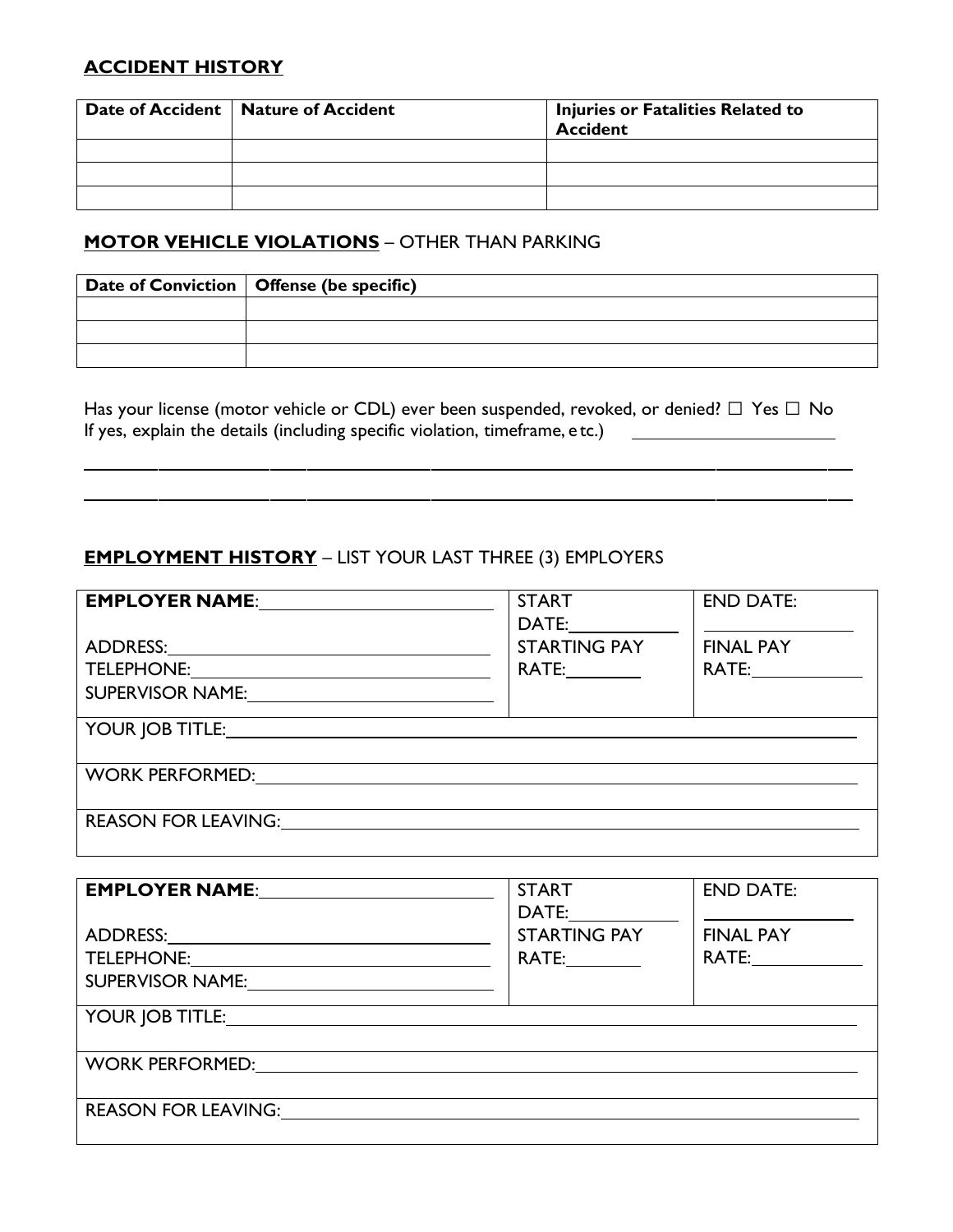| EMPLOYER NAME: 2008 2010 2020                                                                                                                                                                                                  | <b>START</b><br>DATE: and the state of the state of the state of the state of the state of the state of the state of the state of the state of the state of the state of the state of the state of the state of the state of the state of the | <b>END DATE:</b>                       |
|--------------------------------------------------------------------------------------------------------------------------------------------------------------------------------------------------------------------------------|-----------------------------------------------------------------------------------------------------------------------------------------------------------------------------------------------------------------------------------------------|----------------------------------------|
| SUPERVISOR NAME:______________________________                                                                                                                                                                                 | <b>STARTING PAY</b><br>RATE:_________                                                                                                                                                                                                         | <b>FINAL PAY</b><br>RATE:_____________ |
| YOUR JOB TITLE: THE SERVICE OF THE SERVICE OF THE SERVICE OF THE SERVICE OF THE SERVICE OF THE SERVICE OF THE SERVICE OF THE SERVICE OF THE SERVICE OF THE SERVICE OF THE SERVICE OF THE SERVICE OF THE SERVICE OF THE SERVICE |                                                                                                                                                                                                                                               |                                        |
| WORK PERFORMED: VORTELLER CONTROL CONTROL CONTROL CONTROL CONTROL CONTROL CONTROL CONTROL CONTROL CONTROL CONTROL CONTROL CONTROL CONTROL CONTROL CONTROL CONTROL CONTROL CONTROL CONTROL CONTROL CONTROL CONTROL CONTROL CONT |                                                                                                                                                                                                                                               |                                        |
| <b>REASON FOR LEAVING:</b>                                                                                                                                                                                                     |                                                                                                                                                                                                                                               |                                        |

Have you ever held a position that required DOT alcohol and/or drug testing?  $\Box$  Yes  $\Box$  No If yes, which job(s)?

Describe any special classes or training you have received (such as VT Local Roads classes, flagging class, certifications, firefighting or EMT training, etc.)

#### **EDUCATION**

| <b>EDUCATION</b>                   | <b>NAME &amp; LOCATION OF</b><br><b>SCHOOL</b> | <b>YEARS</b><br><b>ATTENDED</b> | <b>DID YOU</b><br><b>GRADUATE</b> | <b>SUBJECTS</b><br><b>STUDIED</b> |
|------------------------------------|------------------------------------------------|---------------------------------|-----------------------------------|-----------------------------------|
| High School                        |                                                |                                 |                                   |                                   |
| Trade, Business or<br>Other School |                                                |                                 |                                   |                                   |
| College                            |                                                |                                 |                                   |                                   |